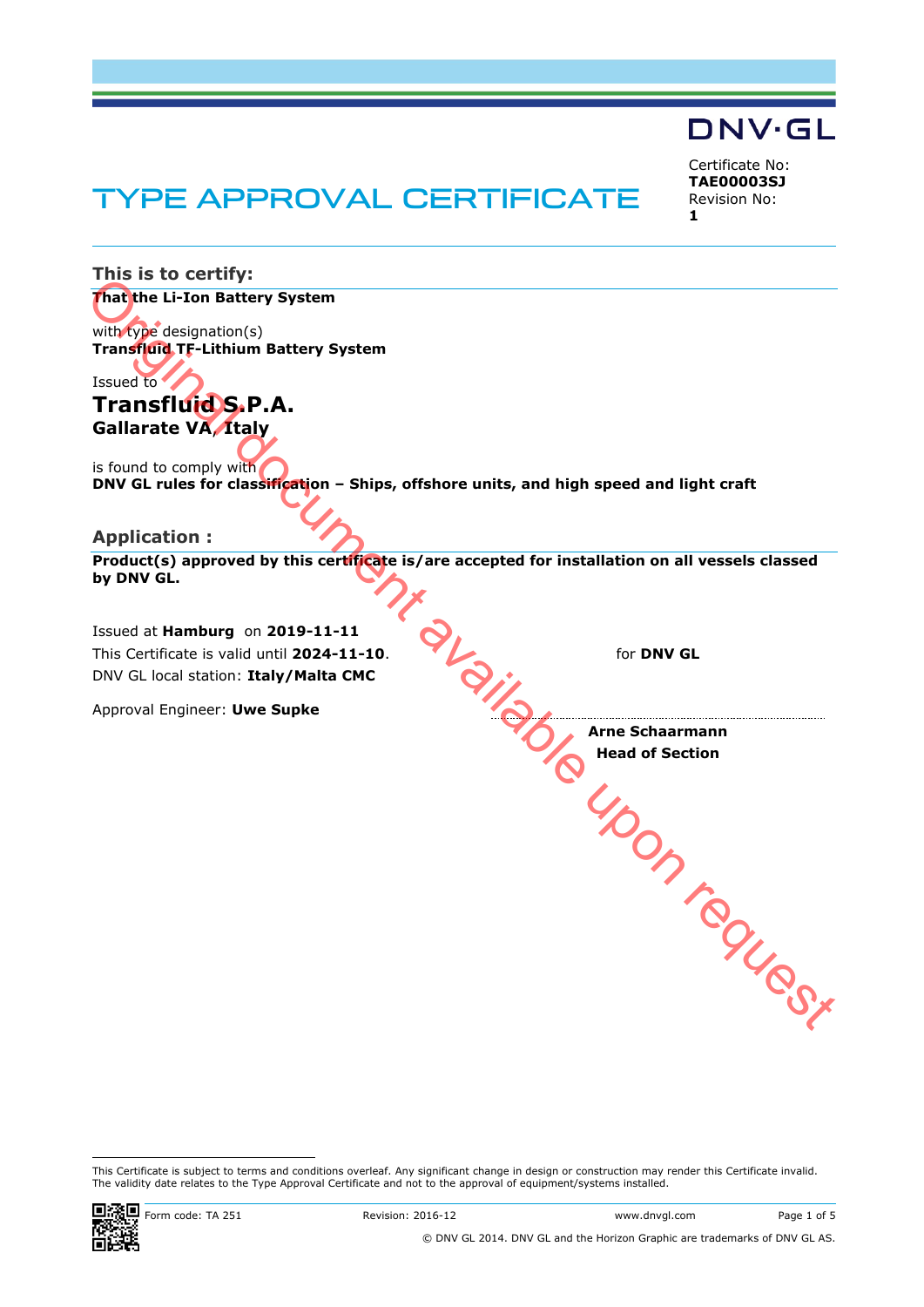# **Product description**

Transfluid TF-Lithium battery System is a modular and scalable solution for battery-powered, hybrid vessels and off-shore units.

#### **Battery system:**

| Product Code | Architecture   | Nominal<br>Voltage | Capacity | Energy    | Cells Type | Firmware<br>release |
|--------------|----------------|--------------------|----------|-----------|------------|---------------------|
| KBP0063026   | Single Element | 51,2V              | $200$ Ah | 10,2 kWh  | 200Ah      | 4.0.26.42           |
| KBP0063029   | Single Element | 96V                | 100Ah'   | $9.6$ kWh | 100Ah      | 4.0.26.42           |
| KBP0063030   | Single Element | 96V                | 200Ah    | 19,2 kWh  | 200Ah      | 4.0.26.42           |

#### Basic series of modules

| The system consists in three basic battery modules 51,2Vdc-200Ah; 96Vdc 100 Ah and 200Ah.<br>They can be connected in series to form a string obtaining up to 384 Vdc and/or paralleled up to 32 |                                                                                                                                                                                                            |         |          |            |                   |           |  |
|--------------------------------------------------------------------------------------------------------------------------------------------------------------------------------------------------|------------------------------------------------------------------------------------------------------------------------------------------------------------------------------------------------------------|---------|----------|------------|-------------------|-----------|--|
|                                                                                                                                                                                                  | parallels to increase the total capacity.<br>In case of paralleled modules or strings an external certified master controller (MCR unit) concentrates                                                      |         |          |            |                   |           |  |
|                                                                                                                                                                                                  | and manages the communications among the modules.                                                                                                                                                          |         |          |            |                   |           |  |
|                                                                                                                                                                                                  | When more than 8 parallels are required for the application one or more expanders (part number                                                                                                             |         |          |            |                   |           |  |
|                                                                                                                                                                                                  | $KB10063002*)$ are added to the master controller. The expander has the same identical MCR enclosure,                                                                                                      |         |          |            |                   |           |  |
|                                                                                                                                                                                                  | same connectors but there is no electronic inside and it is provided for easy plug and play connection.<br>All modules are equipped with integrated Battery Management System (BMS) that monitors relevant |         |          |            |                   |           |  |
|                                                                                                                                                                                                  | parameters, the modules are interconnected electrically and by means of a communication bus that                                                                                                           |         |          |            |                   |           |  |
|                                                                                                                                                                                                  | provides an interface with external systems/control devices.                                                                                                                                               |         |          |            |                   |           |  |
|                                                                                                                                                                                                  | Every module has an integrated heater to allow operation at low ambient temperatures.                                                                                                                      |         |          |            |                   |           |  |
| <b>Battery system:</b>                                                                                                                                                                           |                                                                                                                                                                                                            |         |          |            |                   |           |  |
|                                                                                                                                                                                                  | A battery system consists in one or more modules (identical capacity) connected in series and or in                                                                                                        |         |          |            |                   |           |  |
| parallel to the DC bus.                                                                                                                                                                          |                                                                                                                                                                                                            |         |          |            |                   |           |  |
|                                                                                                                                                                                                  | For configurations with modules connected in series the first one of the string acts as a master and the                                                                                                   |         |          |            |                   |           |  |
| other are configured as slaves.                                                                                                                                                                  |                                                                                                                                                                                                            |         |          |            |                   |           |  |
|                                                                                                                                                                                                  | The following TF-Lithium battery module configurations are covered by this type approval:                                                                                                                  |         |          |            |                   |           |  |
| Basic stand alone modules                                                                                                                                                                        |                                                                                                                                                                                                            |         |          |            |                   |           |  |
| Product Code                                                                                                                                                                                     | Architecture                                                                                                                                                                                               | Nominal | Capacity | Energy     | Cells Type        | Firmware  |  |
|                                                                                                                                                                                                  |                                                                                                                                                                                                            | Voltage |          |            |                   | release   |  |
| KBP0063026                                                                                                                                                                                       | Single Element                                                                                                                                                                                             | 51,2V   | 200Ah    | 10,2 kWh   | 200Ah             | 4.0.26.42 |  |
| KBP0063029                                                                                                                                                                                       | <b>Single Element</b>                                                                                                                                                                                      | 96V     | 100Ah    | $9,6$ kWh  | 100Ah             | 4.0.26.42 |  |
| KBP0063030                                                                                                                                                                                       | Single Element                                                                                                                                                                                             | 96V     | 200Ah    | 19,2 kWh   | 200Ah             | 4.0.26.42 |  |
|                                                                                                                                                                                                  |                                                                                                                                                                                                            |         |          |            |                   |           |  |
| Basic series of modules                                                                                                                                                                          |                                                                                                                                                                                                            |         |          |            |                   |           |  |
| Product Code                                                                                                                                                                                     | Architecture                                                                                                                                                                                               | Nominal | Capacity | Energy     | <b>Cells Type</b> | Firmware  |  |
|                                                                                                                                                                                                  |                                                                                                                                                                                                            | Voltage |          |            |                   | release   |  |
| KBP0063027                                                                                                                                                                                       | Series of 51,2V<br>modules                                                                                                                                                                                 | 140,8V  | 200Ah    | $28,2$ kWh | 200Ah             | 6.0.3.3   |  |
| KBP0063031                                                                                                                                                                                       | Series of 96V-                                                                                                                                                                                             | 288V    | 100Ah    | 28,8 kWh   | $100$ Ah          | 6.0.3.3   |  |
|                                                                                                                                                                                                  | 100Ah modules                                                                                                                                                                                              |         |          |            |                   |           |  |
| KBP0063032                                                                                                                                                                                       | Series of 96V-                                                                                                                                                                                             | 288V    | 200Ah    | 57,6 kWh   | 200Ah             | 6.0.3.3   |  |
|                                                                                                                                                                                                  | 200Ah modules                                                                                                                                                                                              |         |          |            |                   |           |  |
| KBP0063028                                                                                                                                                                                       | Series of 96V-<br>100Ah modules                                                                                                                                                                            | 384V    | 100Ah    | 38,4 kWh   | 100Ah             | 6.0.3.3   |  |
| KBP0063033                                                                                                                                                                                       | Series of 96V-                                                                                                                                                                                             | 384V    | 200Ah    | 76,8 kWh   | 200Ah             | 6.0.3.3   |  |
|                                                                                                                                                                                                  | 200Ah modules                                                                                                                                                                                              |         |          |            |                   |           |  |

Parallels of above mentioned modules:

| Product Code | Architecture | Nominal<br>Voltage | Capacity              | Energy                  | Cells Type        | Firmware<br>release |
|--------------|--------------|--------------------|-----------------------|-------------------------|-------------------|---------------------|
| KBP0063xxx   | 1S-2 to 32P  | 51.2               | From 400<br>to 6400Ah | Max 41<br>kWh           | 200Ah             | 4.0.26.42           |
| KBP0063xxx   | 1S-2 to 32P  | 96V                | From 200<br>to 6400Ah | Max 614,4<br><b>kWh</b> | 100Ah or<br>200Ah | 4.0.26.42           |
| KBP0063xxx   | 3S-2 to 32P  | 140,8V             | From 400<br>to 6400Ah | Max 901,1<br>kWh        | 200Ah             | 6.0.3.3             |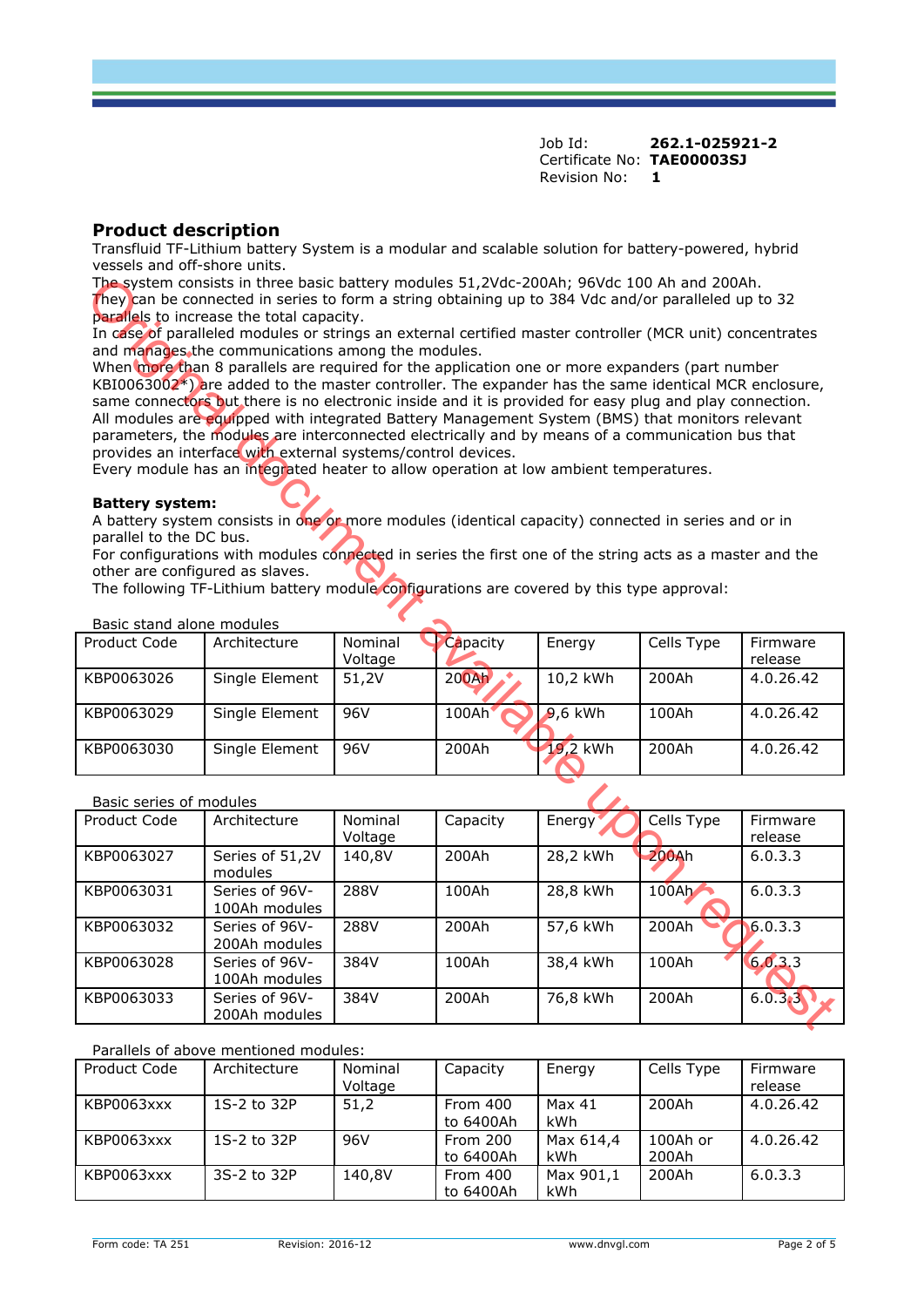| KBP0063xxx | 3S-2 to 32P | 288V | From 200   | Max 1843,2 | 100Ah or | 6.0.3.3 |
|------------|-------------|------|------------|------------|----------|---------|
|            |             |      | to 6400Ah  | kWh        | 200Ah    |         |
| KBP0063xxx | 4S-2 to 32P | 384V | From 200   | Max 2457,6 | 100Ah or | 6.0.3.3 |
|            |             |      | to 6400 Ah | kWh        | 200Ah    |         |

| Product Code ◀ | Description                                            | Firmware release                    |
|----------------|--------------------------------------------------------|-------------------------------------|
| MCR0063002*    | Control elements with 4 ports for modules connection   | l 7.0.2.30                          |
| KBI0063002*    | Connectors expander with 4 additional device/parallels | Not applicable<br>Junction box only |

#### **Battery modules**

|                                                                                                                                                                                                                                                                                                                                     |                                                                                                                                                                                                                                                                                                                                                                                                                                                                                                                                                                                                                                                       |                                                                                                                                                                                                                                                   | to 6400 Ah | kWh             | 200Ah                               |  |
|-------------------------------------------------------------------------------------------------------------------------------------------------------------------------------------------------------------------------------------------------------------------------------------------------------------------------------------|-------------------------------------------------------------------------------------------------------------------------------------------------------------------------------------------------------------------------------------------------------------------------------------------------------------------------------------------------------------------------------------------------------------------------------------------------------------------------------------------------------------------------------------------------------------------------------------------------------------------------------------------------------|---------------------------------------------------------------------------------------------------------------------------------------------------------------------------------------------------------------------------------------------------|------------|-----------------|-------------------------------------|--|
| The last three digits of the product code are assigned in sequence according to the given configuration.<br>For type approval identification the label will also be stamped with the "architecture" identification where<br>xS is the number of modules connected in series for each string and xP the number of parallels that can |                                                                                                                                                                                                                                                                                                                                                                                                                                                                                                                                                                                                                                                       |                                                                                                                                                                                                                                                   |            |                 |                                     |  |
| be from 2 to 32.                                                                                                                                                                                                                                                                                                                    |                                                                                                                                                                                                                                                                                                                                                                                                                                                                                                                                                                                                                                                       |                                                                                                                                                                                                                                                   |            |                 |                                     |  |
| Master controllers MCR and connectors expanders                                                                                                                                                                                                                                                                                     |                                                                                                                                                                                                                                                                                                                                                                                                                                                                                                                                                                                                                                                       |                                                                                                                                                                                                                                                   |            |                 |                                     |  |
| Product Code                                                                                                                                                                                                                                                                                                                        | Description                                                                                                                                                                                                                                                                                                                                                                                                                                                                                                                                                                                                                                           |                                                                                                                                                                                                                                                   |            |                 | Firmware release                    |  |
| MCR0063002*                                                                                                                                                                                                                                                                                                                         | Control elements with 4 ports for modules connection                                                                                                                                                                                                                                                                                                                                                                                                                                                                                                                                                                                                  |                                                                                                                                                                                                                                                   |            |                 | 7.0.2.30                            |  |
| KBI0063002*                                                                                                                                                                                                                                                                                                                         | Connectors expander with 4 additional device/parallels                                                                                                                                                                                                                                                                                                                                                                                                                                                                                                                                                                                                |                                                                                                                                                                                                                                                   |            |                 | Not applicable<br>Junction box only |  |
|                                                                                                                                                                                                                                                                                                                                     | *The last three digit may vary to just represent the different number of ports/connectors available or<br>configuration variant (from 2 to 8 ports for example)                                                                                                                                                                                                                                                                                                                                                                                                                                                                                       |                                                                                                                                                                                                                                                   |            |                 |                                     |  |
| <b>Battery modules</b><br>Cell chemistry:<br>Nominal Voltage/Capacity:<br>Cut-off Voltage:<br>Nominal Voltage/Capacity:<br>Cut-off Voltage:<br>Operating temperature:<br>Enclosure housing :<br>IP protection, Interlock:<br>Weight 51,2V 200 Ah:<br>Weight 96V 100 Ah:<br>Weight 96V 200 Ah:<br>Weight MCR:<br>Weight EXP :        | The battery module includes cells, control and balancing circuit (BMS), HV contactor, fuse and<br>power/communication/control connectors<br>Max charge/discharge current 100Ah module: Charge = $80A(0,8C)$ - Discharge= 200A (2C)<br>Max charge/discharge current 200Ah module: Charge = 160A (0,8C) - Discharge= 400A (2C)<br>Max charge/discharge current 200Ah module: Charge = $160A(0,8C)$ - Discharge= 400A (2C)<br>Hardware version for all battery modules is: 1<br>7 kg<br>6 kg<br>Internal cells connection: up to 30 cells in series per 96V modules or up to 16 cells per 51,2V modules<br>(depends upon requested final target voltage) | Lithium-Iron Phosphate LFP (LiFePO4)<br>96 V 100 or 200 Ah;<br>Charge = $109.5V - Distance = 82.5V$<br>51,2 V 200Ah<br>Charge = $58,4$ V - Discharge = 44 V<br>$-15/+ 45°C$<br><b>Stainless Steel</b><br>IP65, HVIL<br>130 kg<br>120 kg<br>220 kg |            | <b>PULLEDON</b> |                                     |  |
|                                                                                                                                                                                                                                                                                                                                     | <b>Battery Management System (BMS):</b><br>The BMS is integrated within the module, it protects and monitors the cells keeping them within voltage<br>and temperature range both in charging and discharging mode. It also monitor the current flow during<br>charge and discharge mode giving relevant warnings, alarms and if necessary disconnecting the $H\mathbf V$<br>contactor to protect the single module.                                                                                                                                                                                                                                   |                                                                                                                                                                                                                                                   |            |                 |                                     |  |

## **Battery Management System (BMS):**

A built in independent temperature protection system is hardwired with the HV contactor, in case of module over-temperature detection the module is disconnected form the DC bus. IP protection: IP65

## **Master Controller (MCR)**

This is necessary only for the parallel configurations. The master controller acts as a signal interface between the physical single battery modules/strings and the external devices presenting a single "virtual battery" with the total system capacity, global monitoring, alarms, State of Charge (SOC) and State of Health (SOH).

Hardware version: 1 for all battery systems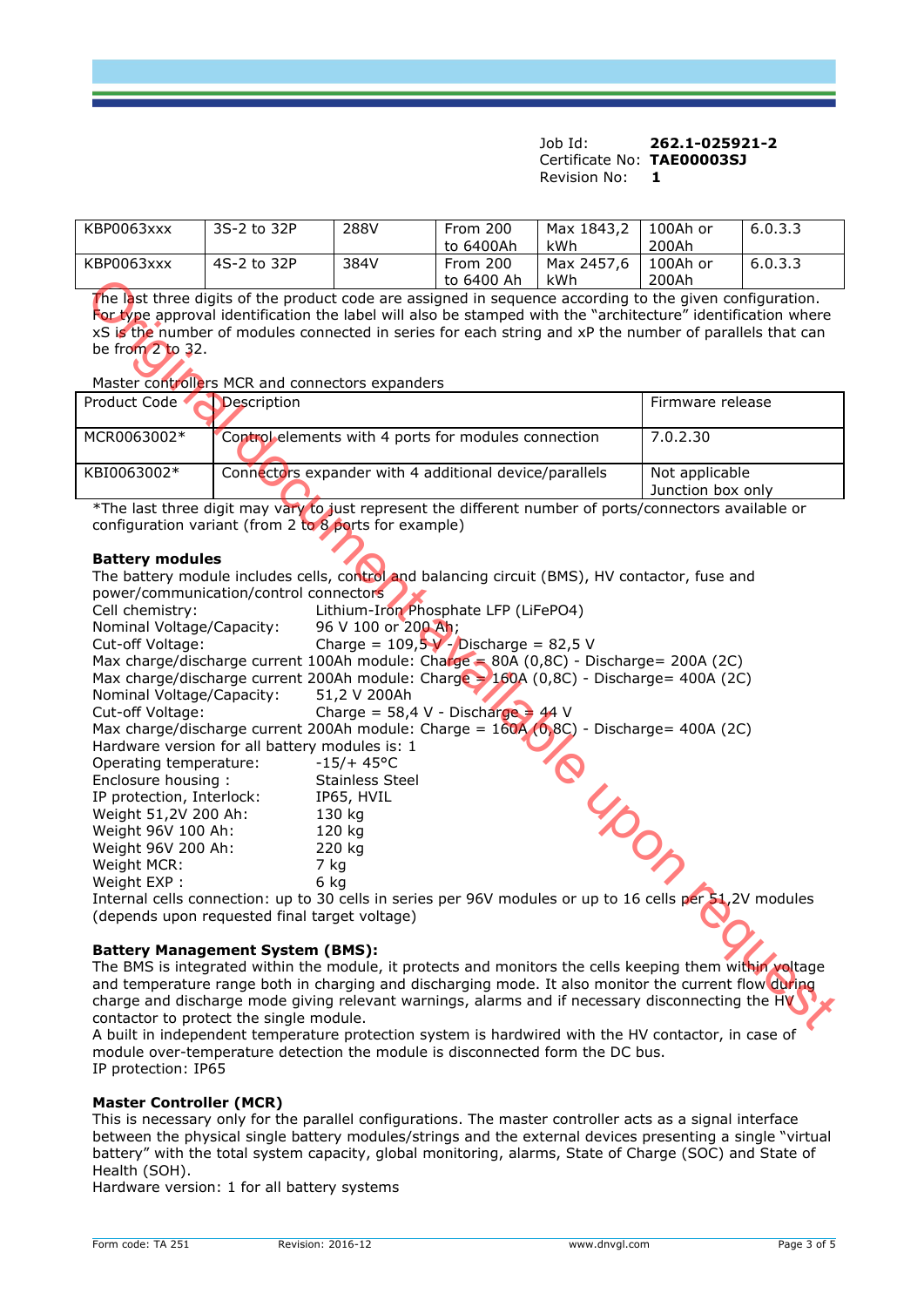IP protection: IP65

#### **Expander (KBI)**

This is necessary only for the parallel configurations having more than 8 parallels. The expander acts as a junction box to expand the number of connectors of a single MCR. It has the same identical enclosure and connectors of the MCR but there is no electronic inside.

IP protection: IP65

Firmware releases according to the product table/description

The Type Approval covers hardware and software listed under Product description. Hard and software versions are declared within the proprietary BMS software.

#### **Place of manufacture**

FLASH BATTERY (formerly Kaitek) Sant Ilario d'Enza RE Italy

#### **Location classes**

|            | Temperature: Class A (electronics Class B) |  |
|------------|--------------------------------------------|--|
| Humidity:  | Class A                                    |  |
| Vibration: | Class A                                    |  |
| FMC:       | Class A                                    |  |
| Enclosure: | Class C                                    |  |

# **Approval conditions**

A DNV GL product certificate according to DNV GL-RU-SHIP Pt.6 Ch.2 Sec.1 Table 2 is required for each delivery of a battery system.

The following documentation shall be submitted for approval:

- Reference to this type approval certificate
- Copy of the safety description Flash Battery TA.02.05 Rev.6, dated 2019-09-30
- E120 Technical specification of the battery system that is subject for vessel certification
- E170 Electric schematic diagram of the battery system showing internal arrangement of battery modules, battery strings, including switch gear and control gear
- I030 Project-specific Battery System Block Diagram
- I020 Functional description, including
	- Project-specific overall description of the battery management system
	- Software and hardware versions of BMS and MCR
	- Other relevant information not covered by the safety description
- Z252 Test procedure at manufacturer (routine tests)

The Type Approval covers hardware and software listed under Product description.

A special charger, fully managed by the battery BMS, is required for the charging. This will be selected by Transfluid according to the specific battery configuration to grant the max. charging current approved limits (according to TA.02.10). Figure is necessary only for the partiel computeriors having more than B parallels. The expendent acts as the MCR but there is no electronic line<br>of the MCR but there is no electronic line of the MCR. It has the same iden

When the type approved software is revised (affecting all future deliveries) DNV GL is to be informed by forwarding updated software version documentation and updated BMS release note. If the changes are judged to affect functionality for which rule requirements apply a new functional type test may be required and the certificate may have to be renewed to identify the new software version.

#### **Product certificate**

Each delivery of the application system is to be certified according to Pt.6 Ch.2 Sec.1. The certification test is to be performed at the manufacturer of the application system before the system is shipped to the yard. After the certification the clause for application software control will be put into force.